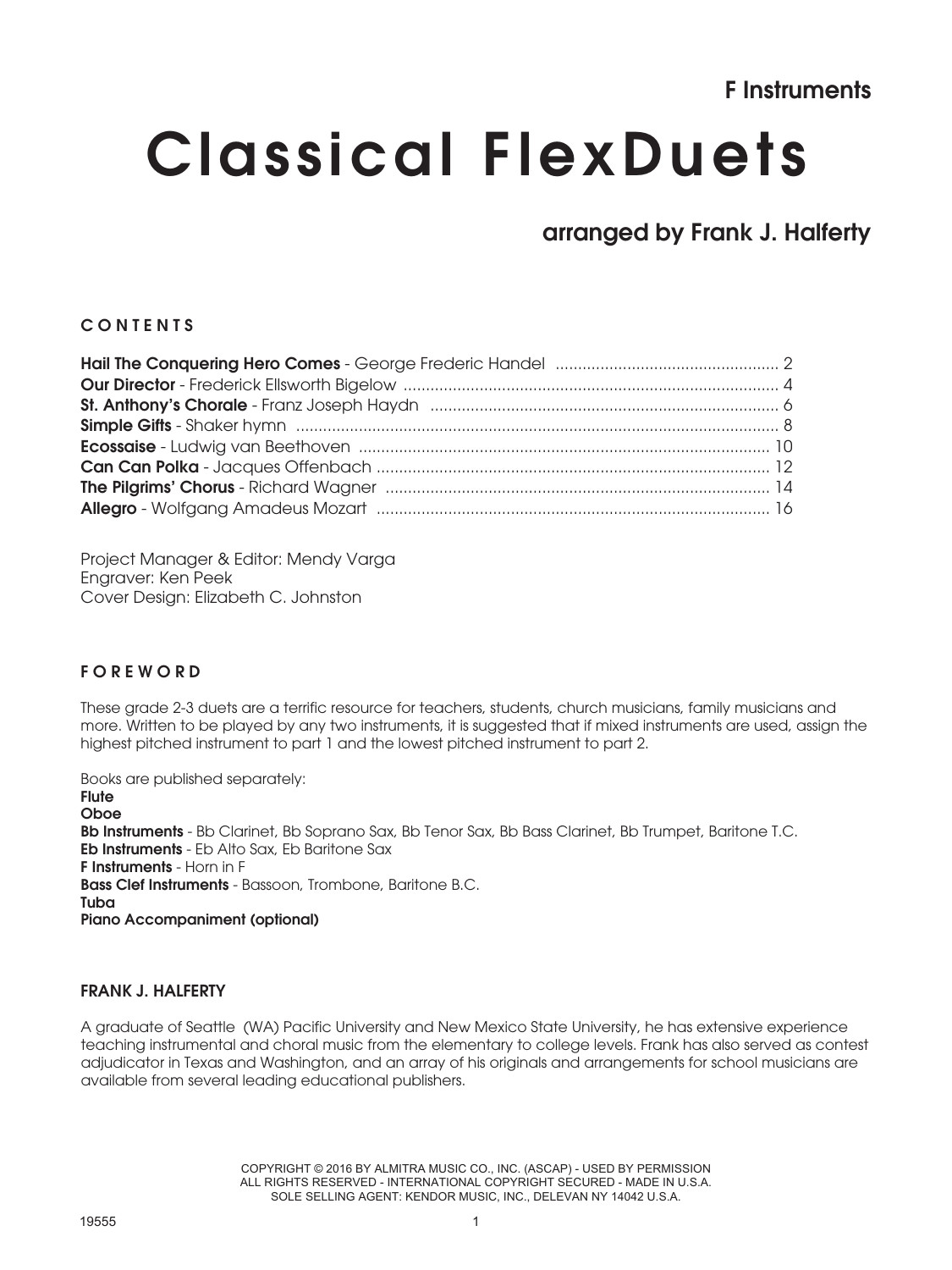#### **Hail The Conquering Hero Comes** duration 1:40 **(from Judas Maccabeus)**

**by George Frederic Handel** *arranged by Frank J. Halferty*



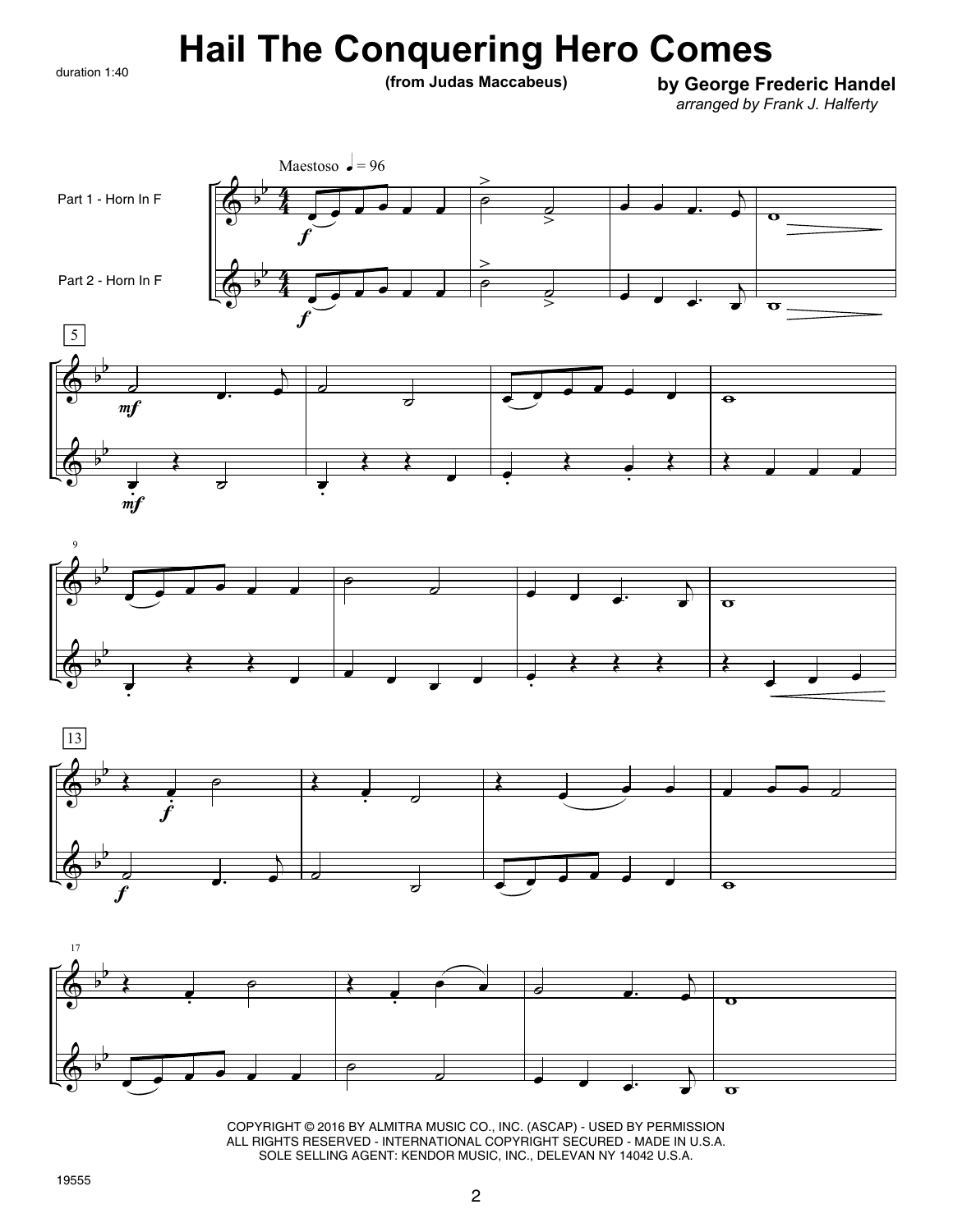







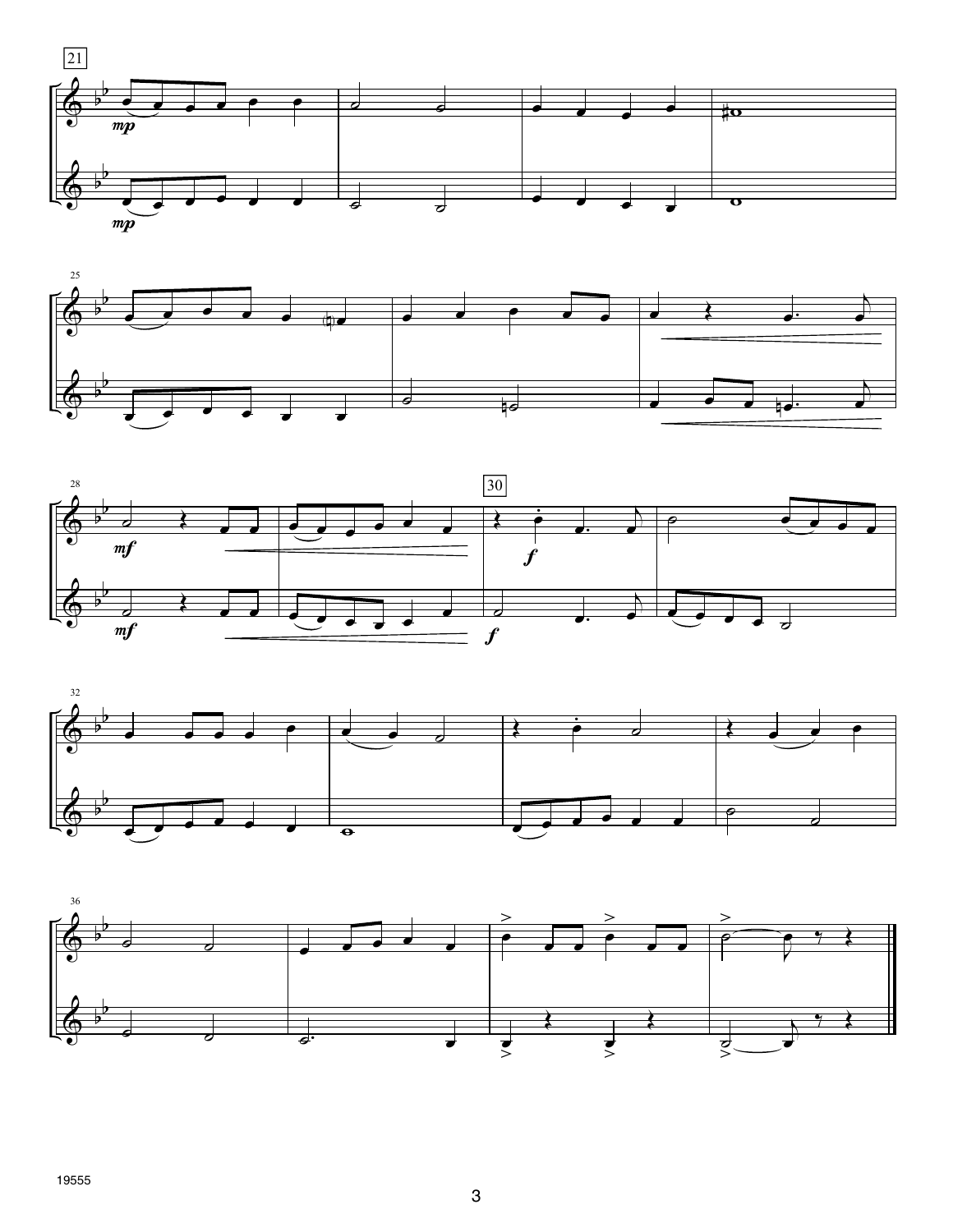#### **Our Director by Frederick Ellsworth Bigelow (Trio)**

## *arranged by Frank J. Halferty*









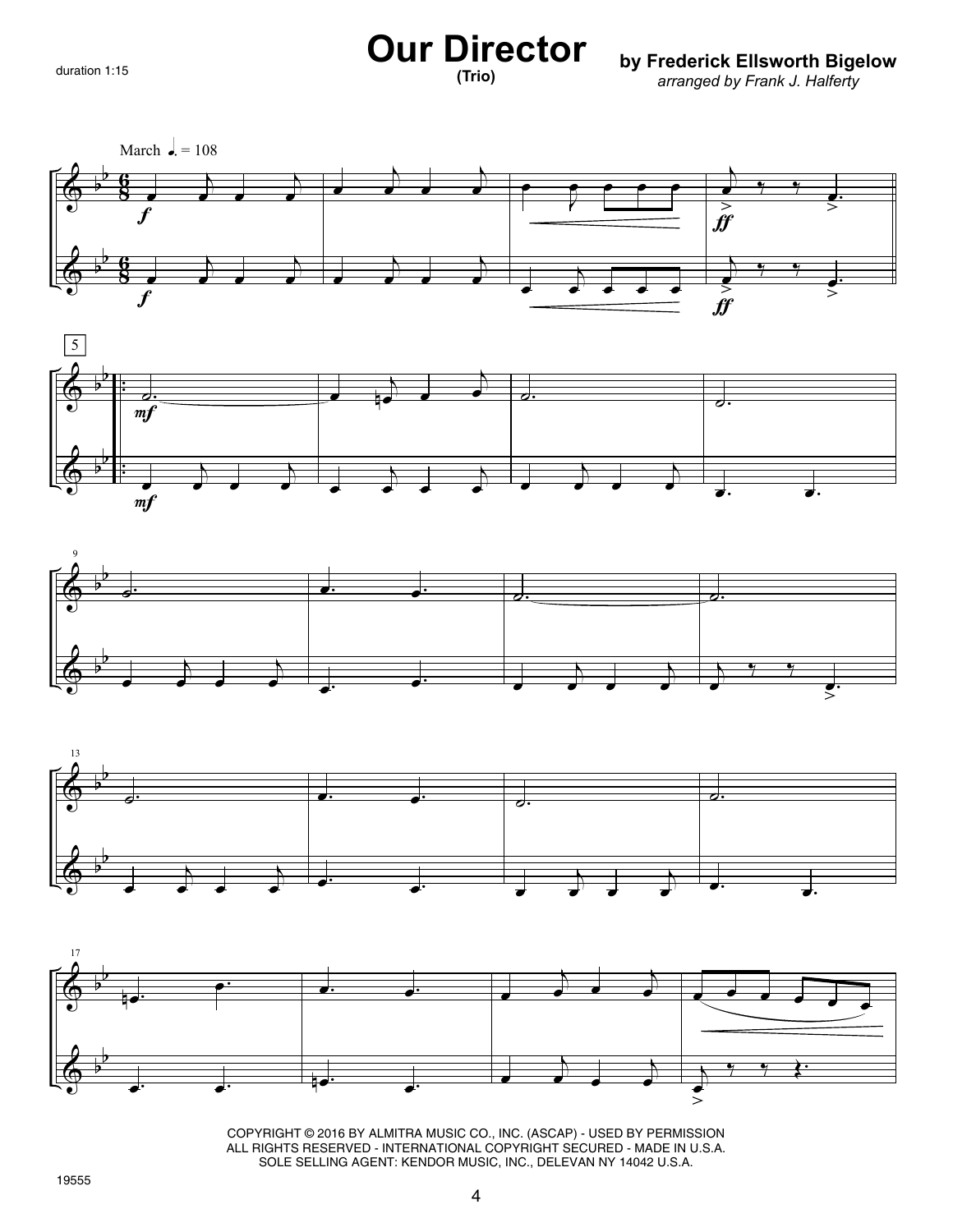





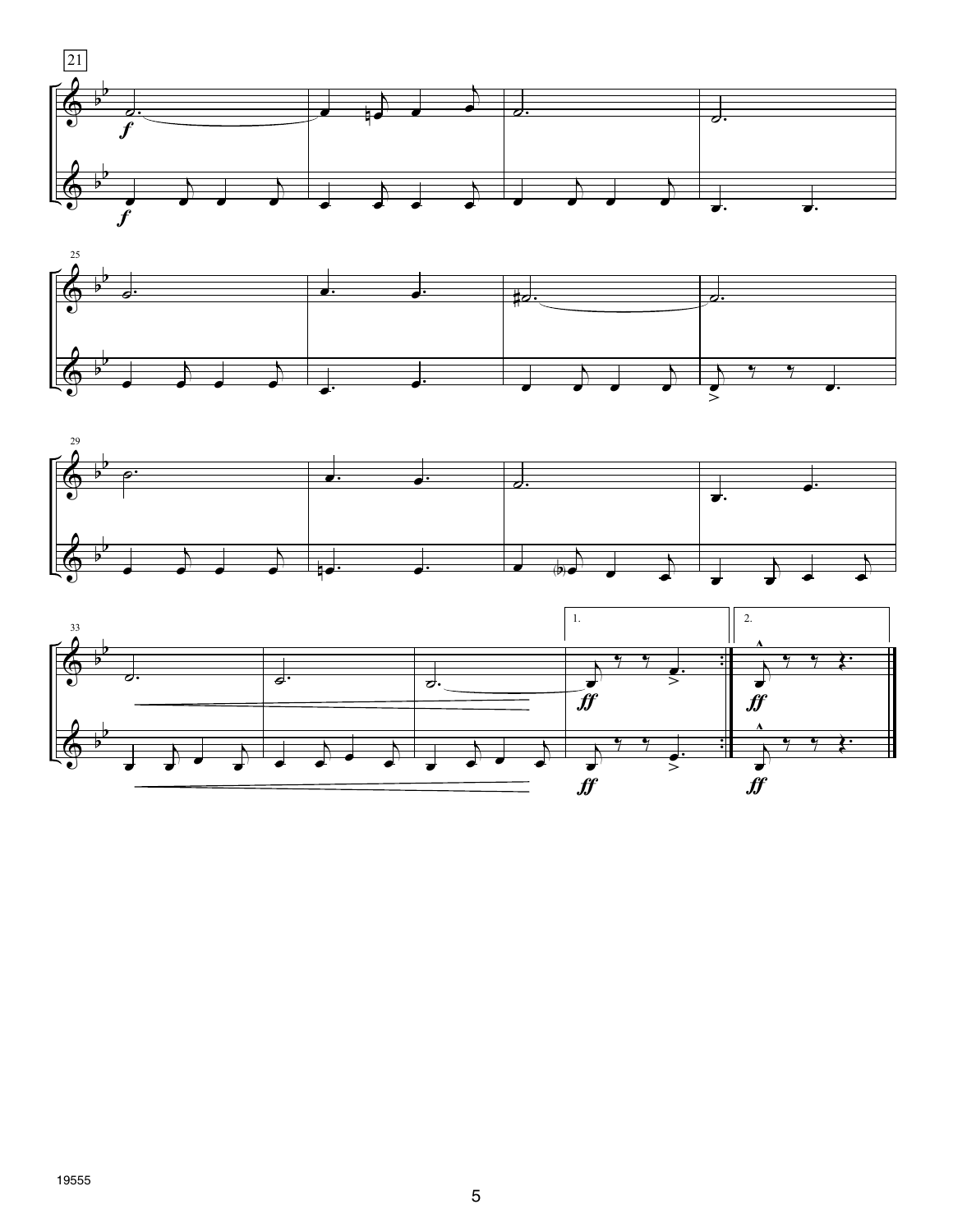duration 1:50

## **St. Anthony's Chorale by Franz Joseph Haydn**

*arranged by Frank J. Halferty*









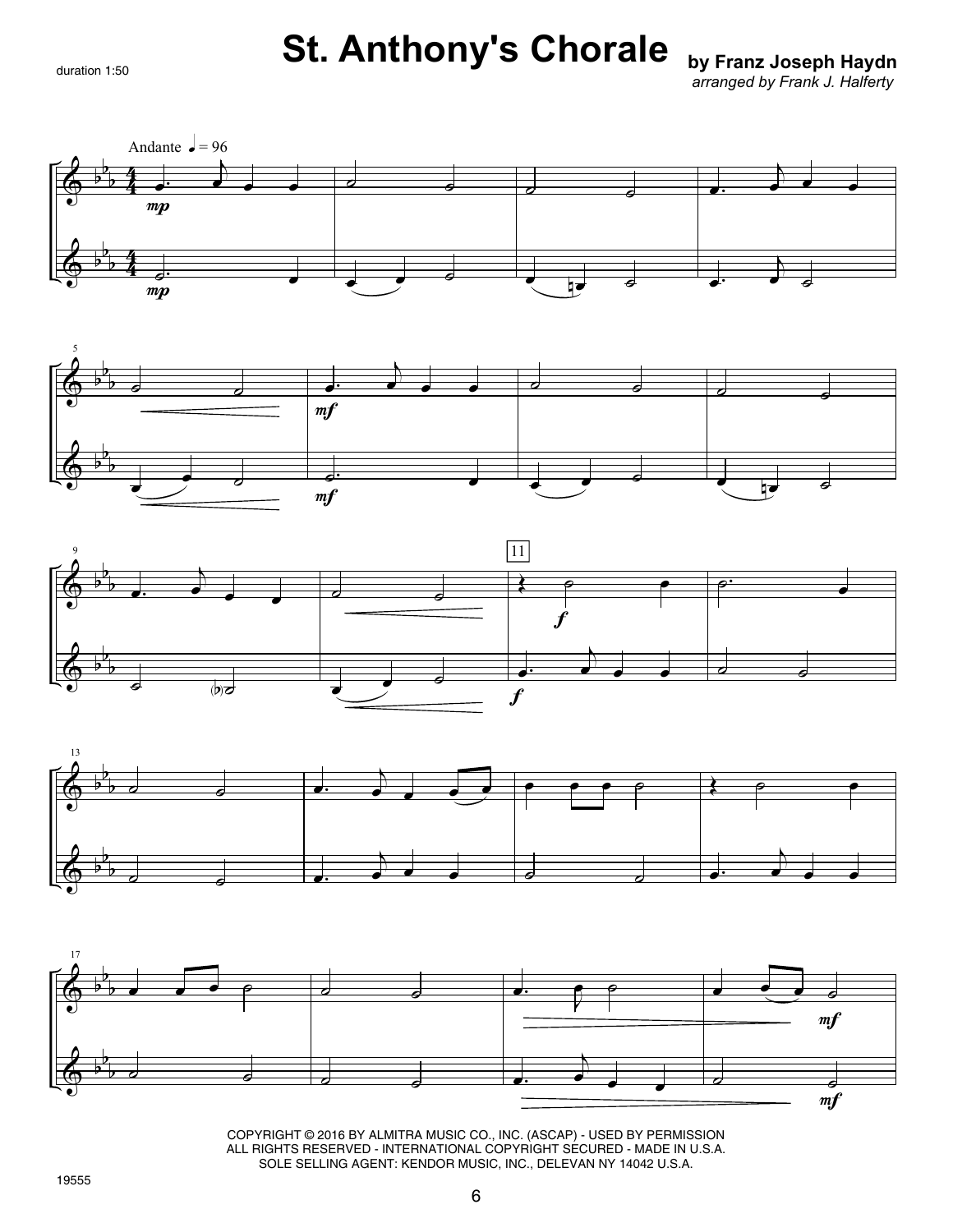









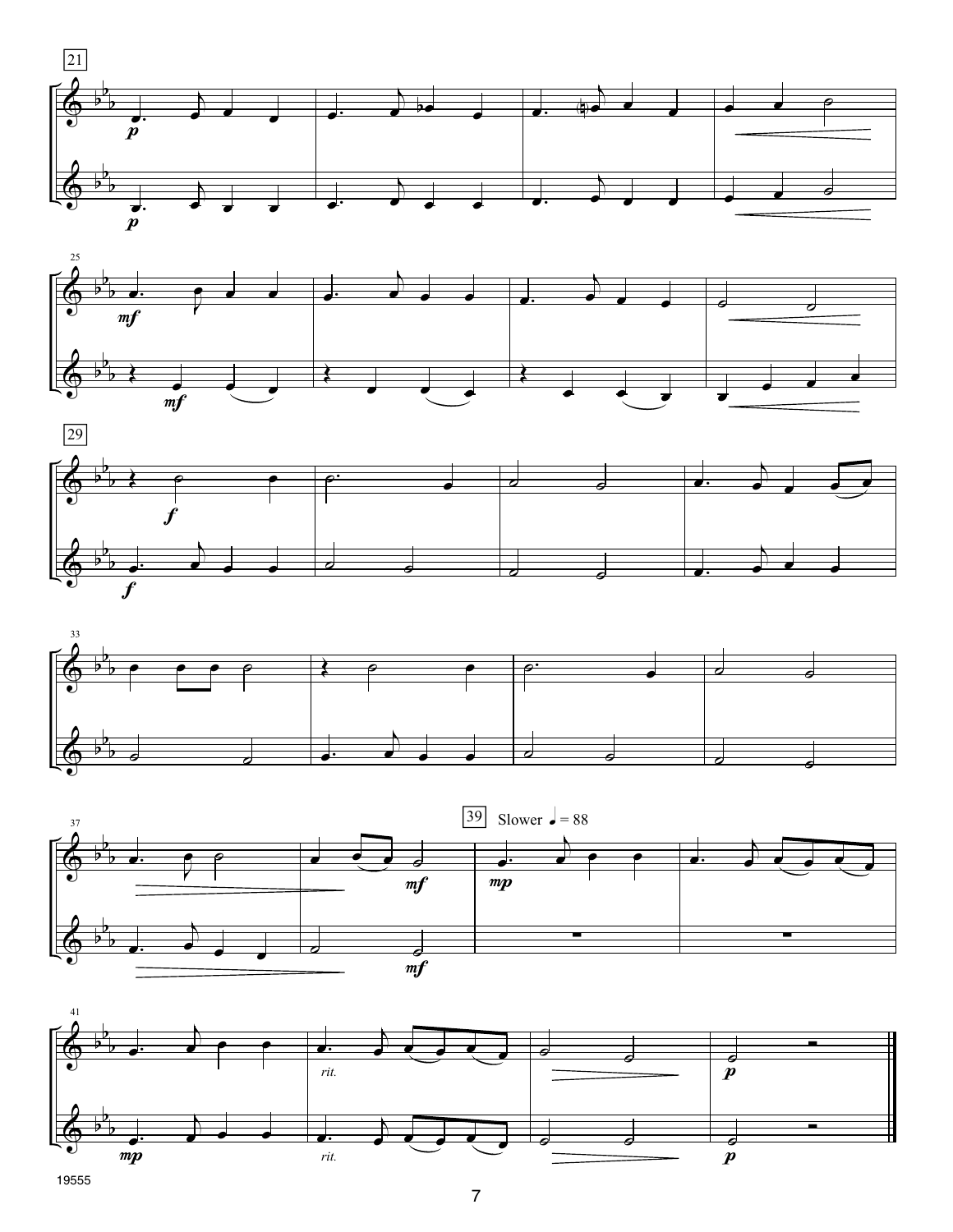**Simple Gifts** Shaker hymn

*arranged by Frank J. Halferty*













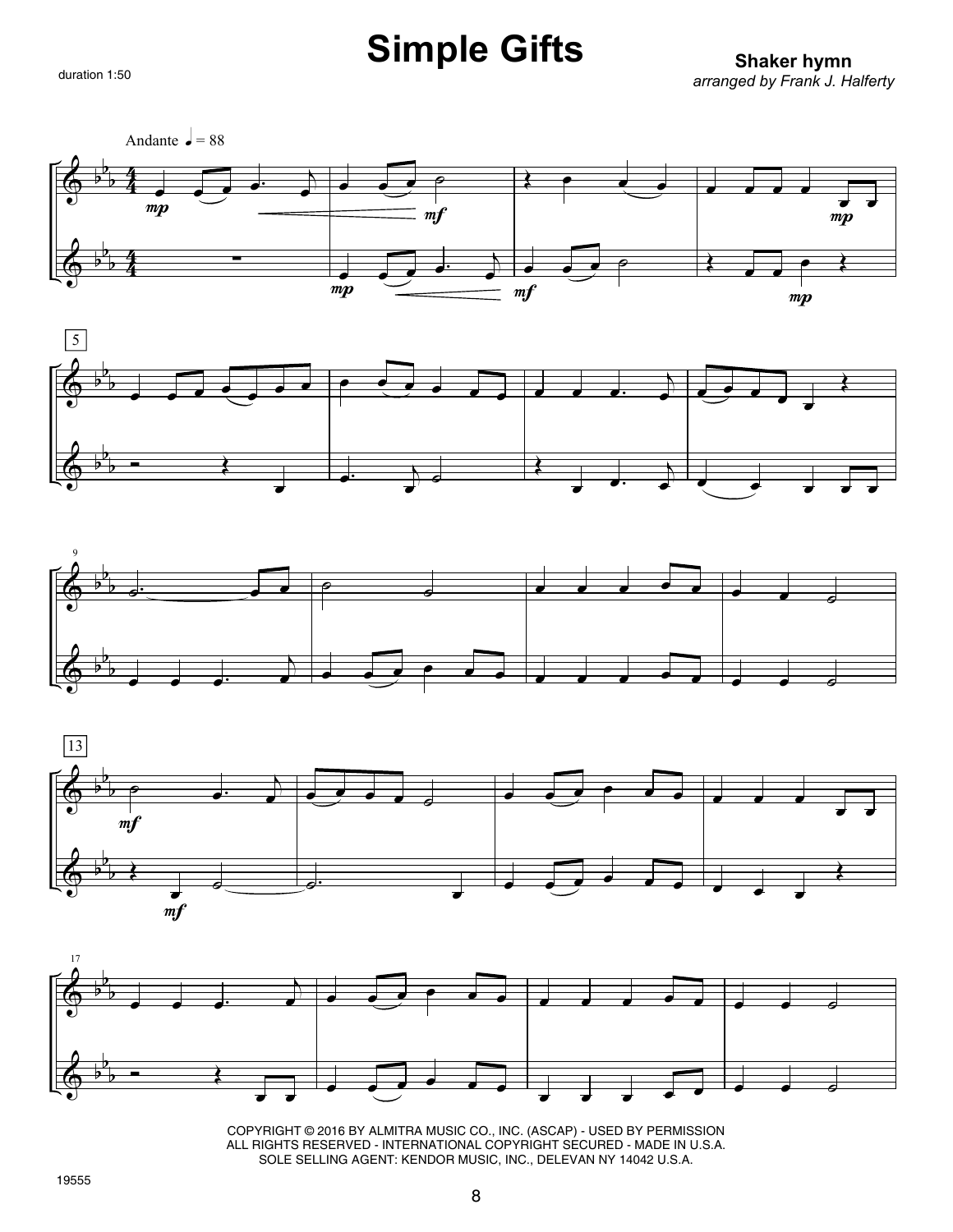







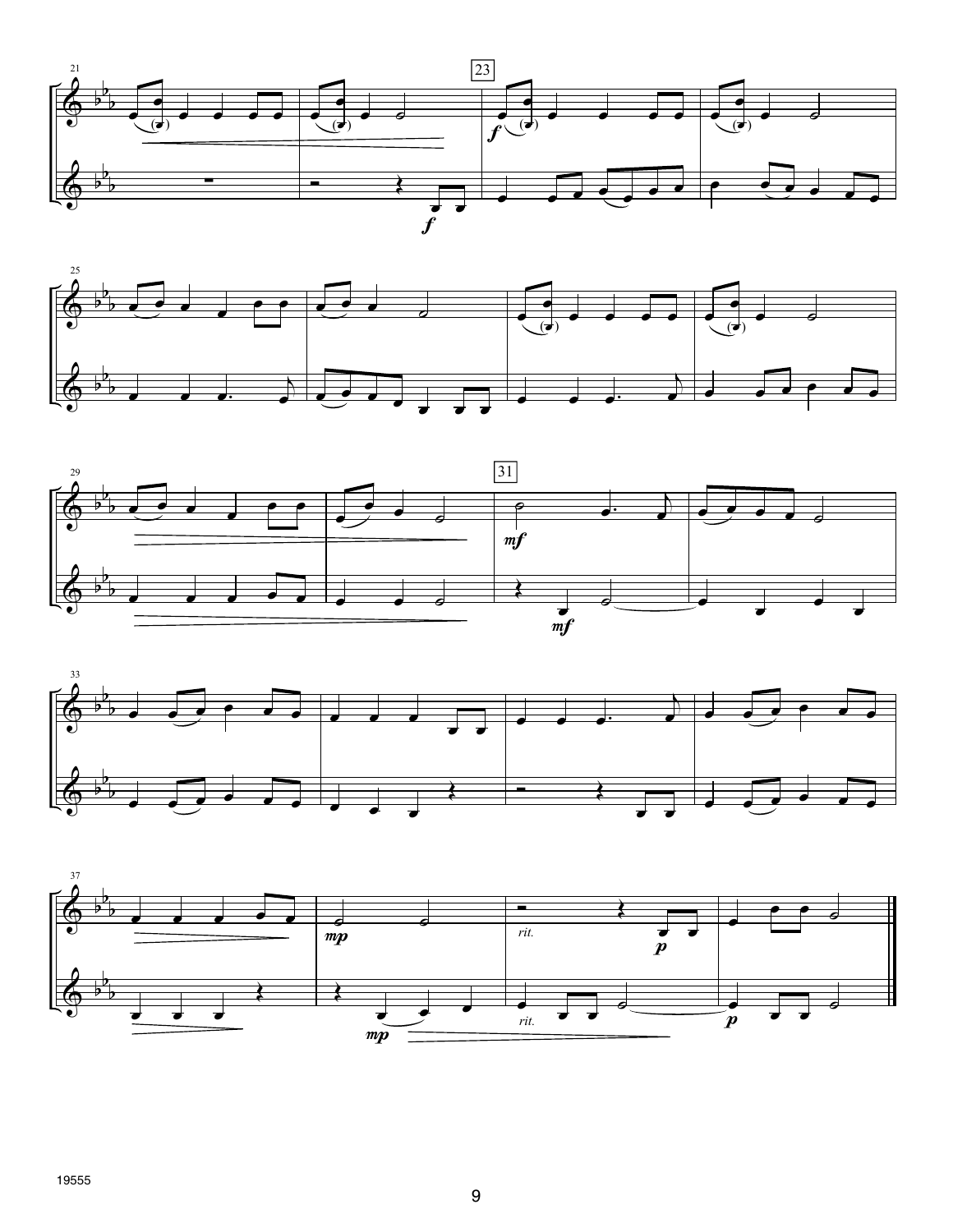## **Ecossaise**









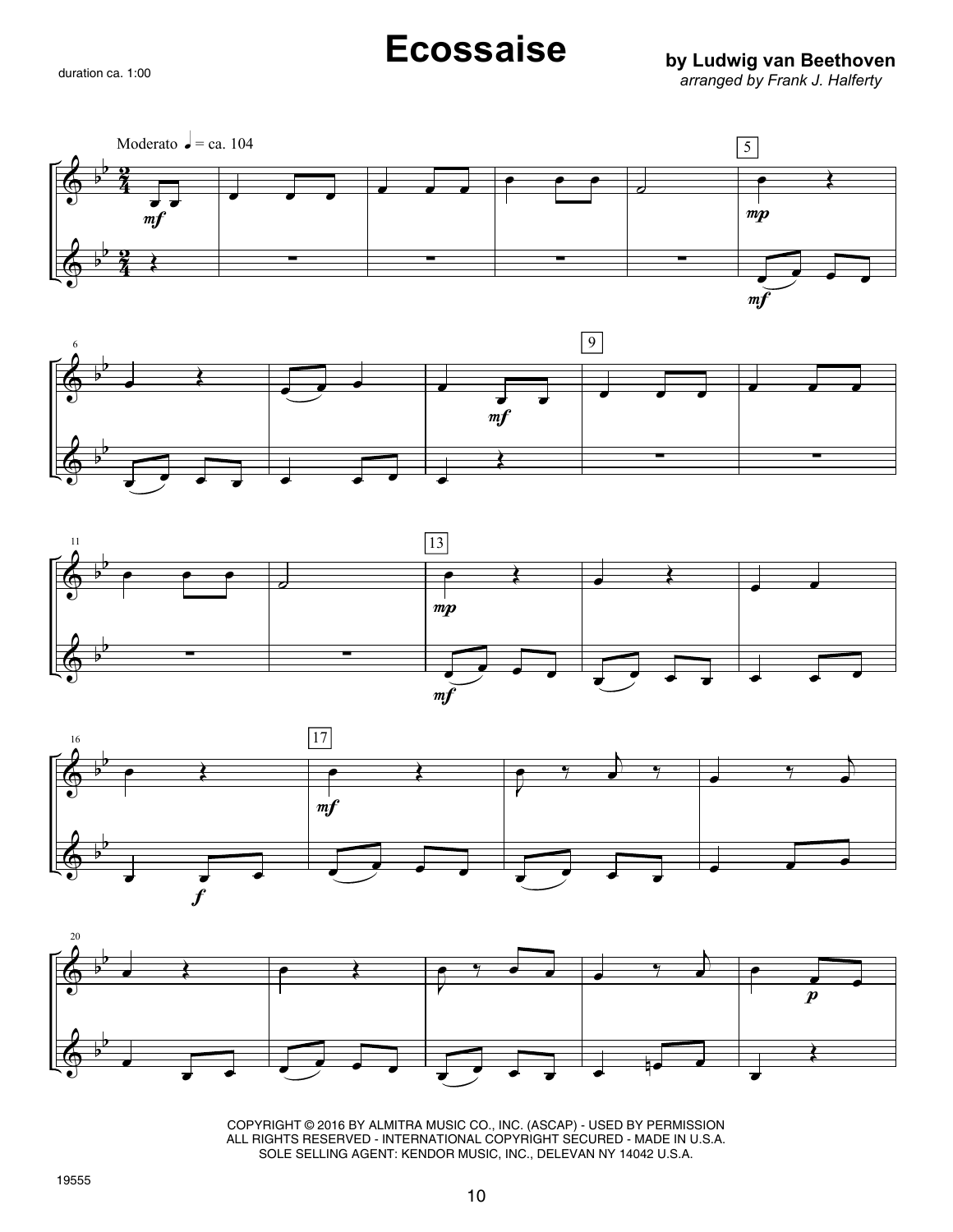







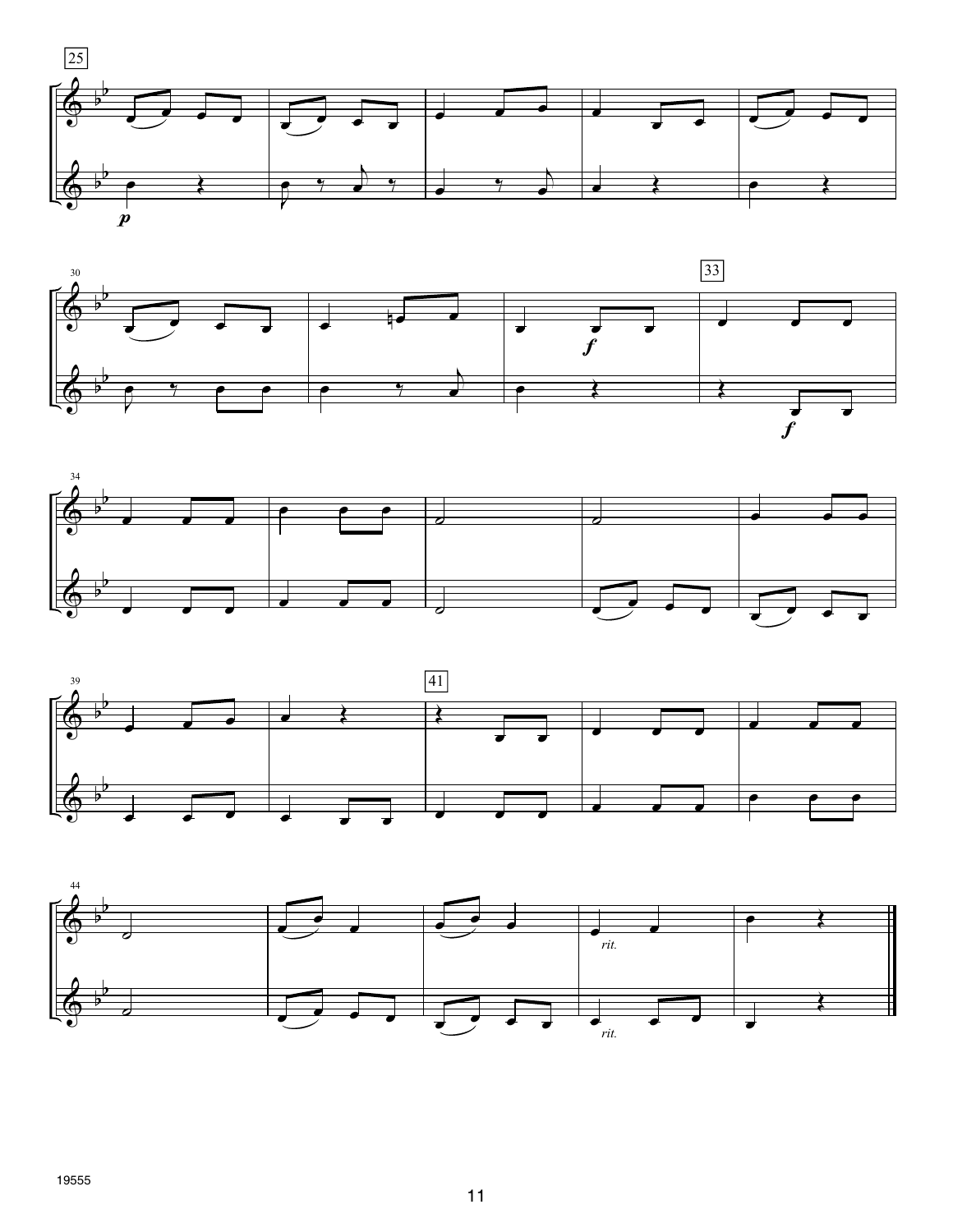## **Can Can Polka by Jacques Offenbach**

**(from Gaîté Parisienne)**









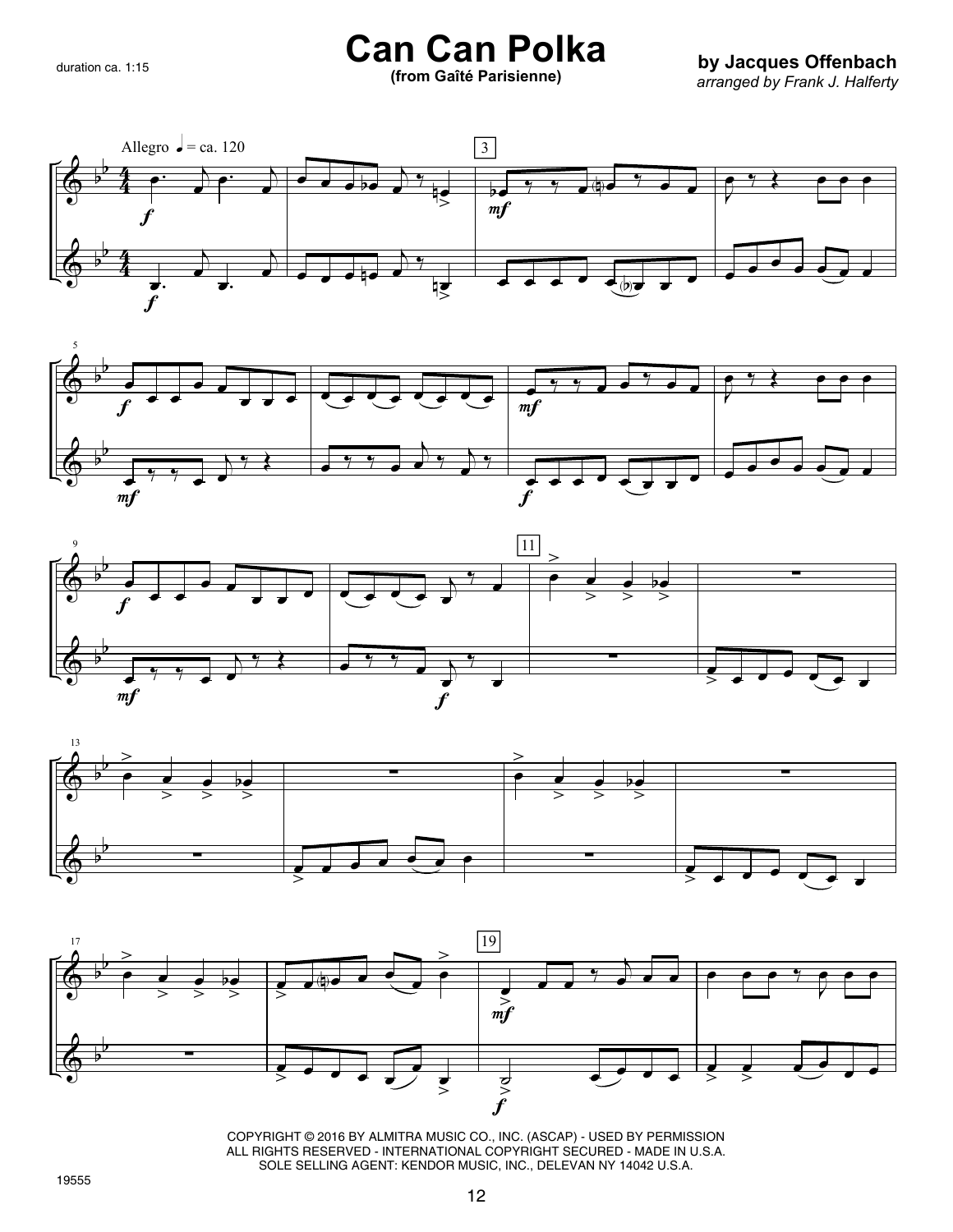







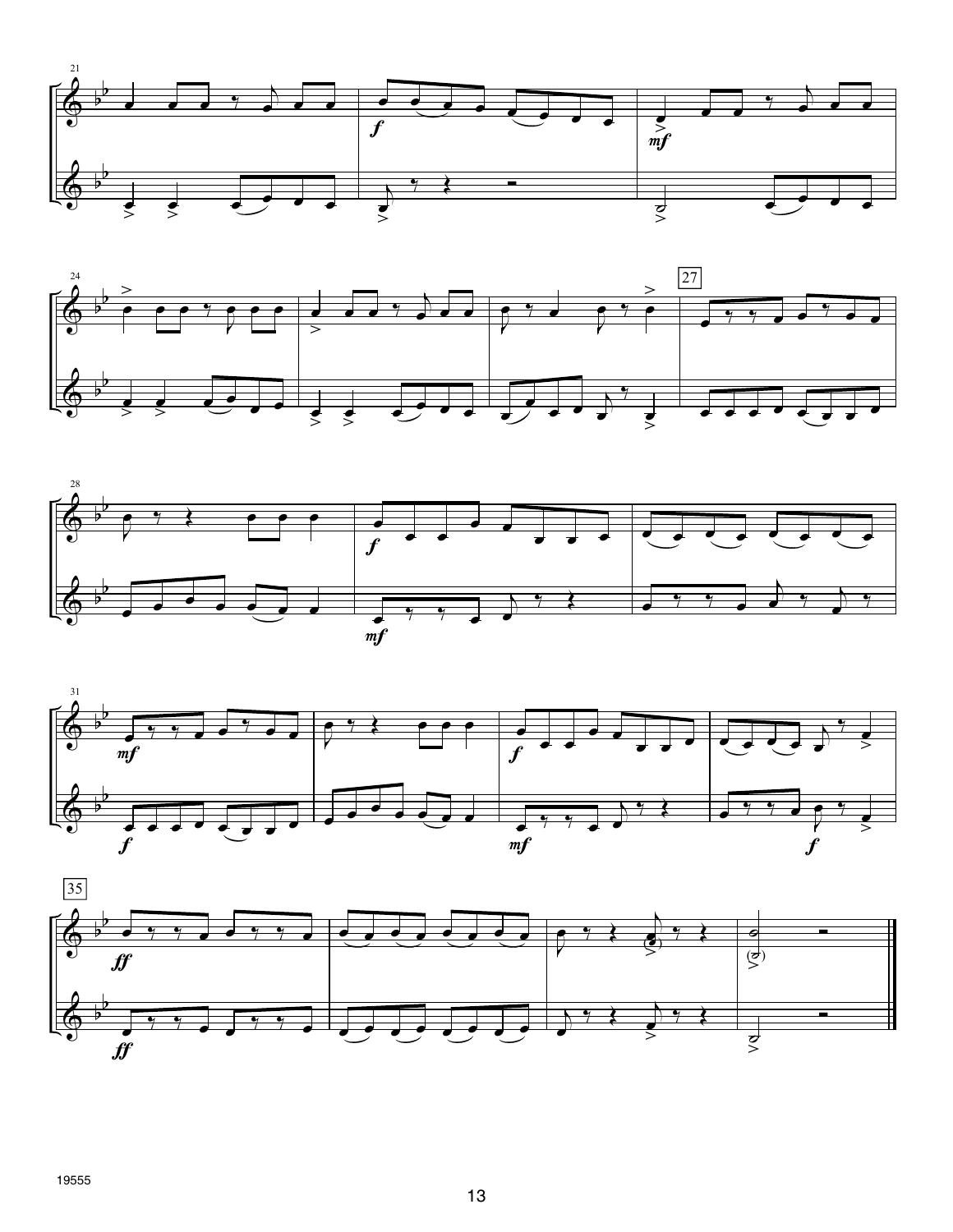## **The Pilgrims' Chorus**

**(from Tannhäuser)**

**by Richard Wagner** *arranged by Frank J. Halferty*











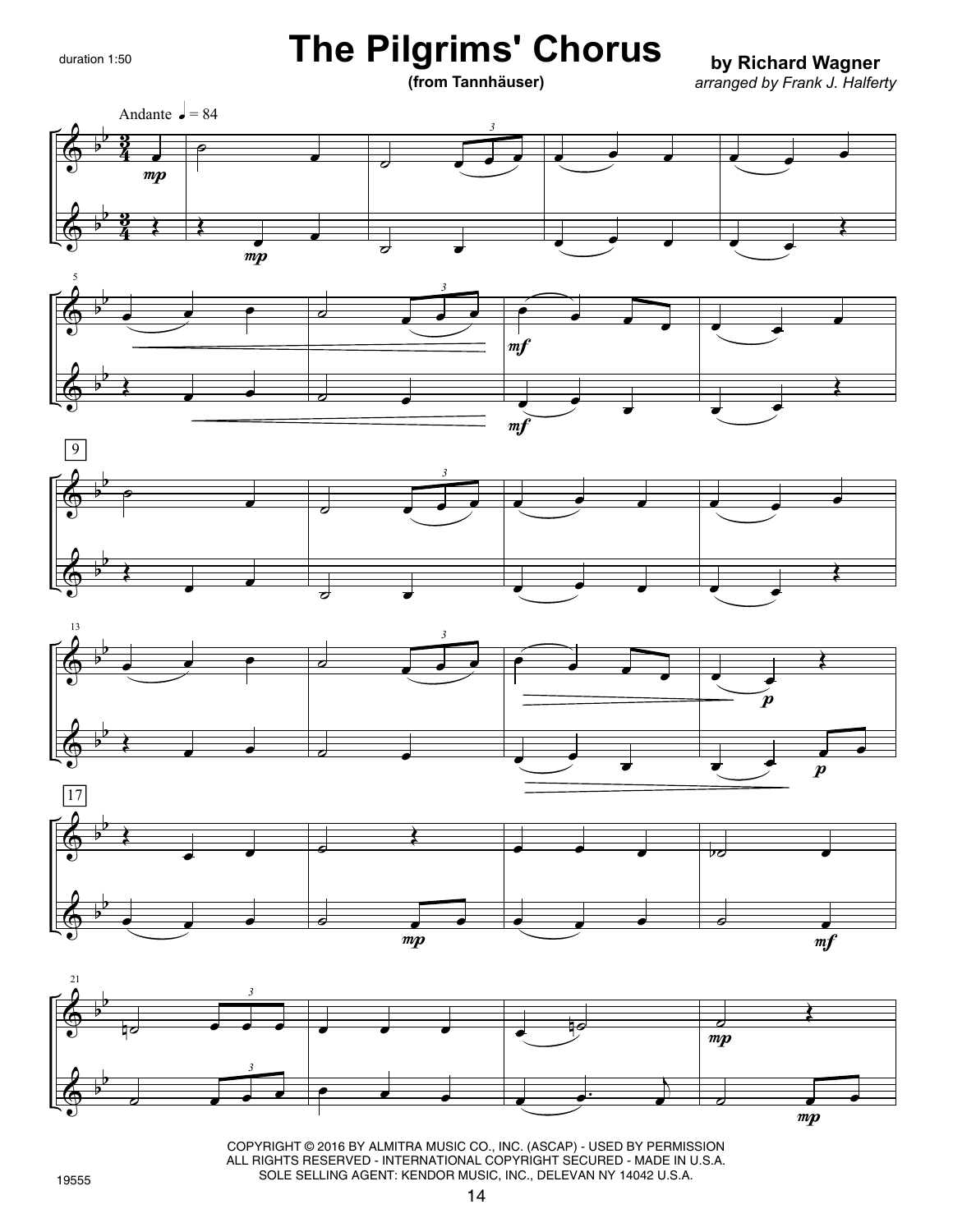